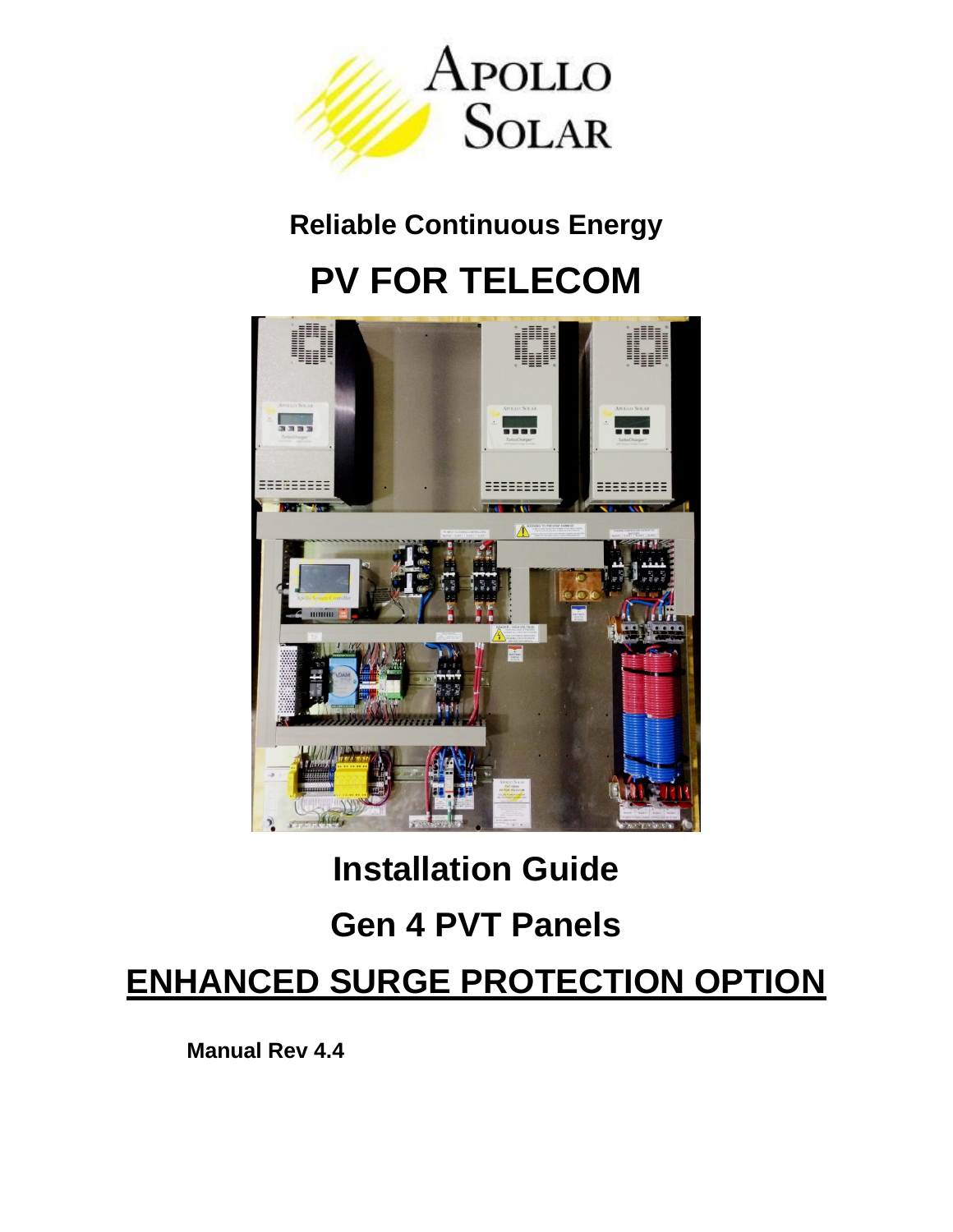### **IMPORTANT SAFETY INSTRUCTIONS**

### ALSO READ THE COMPLETE SAFETY INSTRUCTIONS IN THE PVT INSTALLATION GUIDE **WARNINGS: DANGER -- HIGH VOLTAGE**



 During the installation of this product, you will be exposed to wires from the Solar PhotoVoltaic (PV) panel array which are energized with high voltage.

- **The high voltage is present during all daylight hours.**
- If a Combiner Box is wired in the system, turn all the Circuit Breakers in all the Combiner Boxes OFF before opening the Apollo PVT Cabinet doors. If a Combiner Box is NOT wiring in series with the PV Array, carefully disconnect the PV Array at the most convenient location and do not re-connect it until the work in the Apollo PVT Cabinet is complete and the doors are closed.
- **This system is energized from multiple sources.** In addition to the PV Array, the Battery also provides dangerous power to the Apollo PVT Cabinet. Disconnect the Battery after the PV Array is de-energized.
- **1 Warnings to Prevent Damage**
	- **ALWAYS TURN THE BATTERY POWER TO THE T80HV CHARGE CONTROLLERS ON BEFORE TURNING ON THE PV INPUTS.**
	- **ALWAYS TURN THE PV INPUT OFF BEFORE TURNING THE BATTERY POWER OR THE T80HV OUTPUT CIRCUIT BREAKERS OFF.**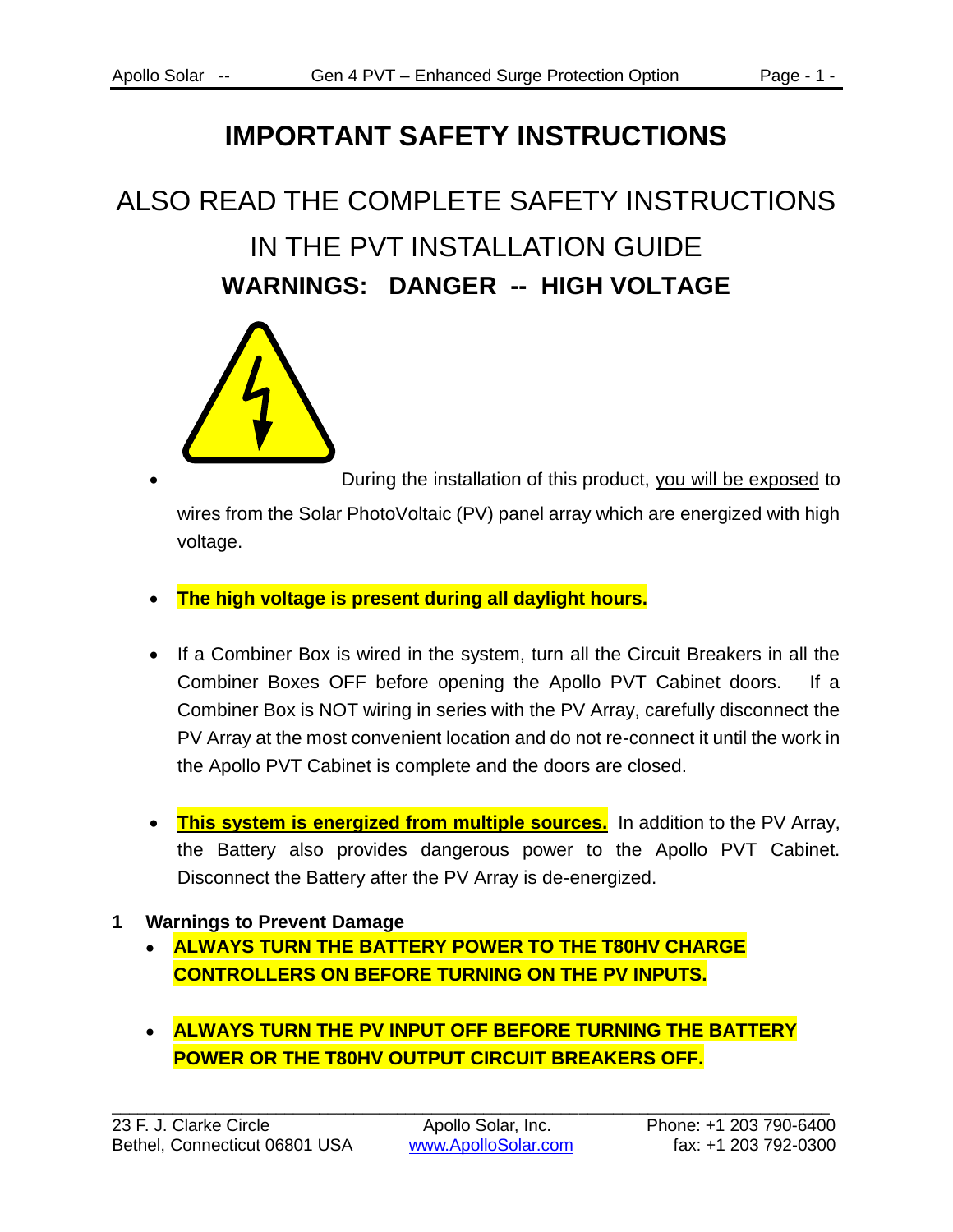

**2 Photo of the Gen4 3X Panel with the Enhanced Surge Protection Option**

The components of the Enhanced Surge Protection Option are in the lower right and the lower left corners of the standard PVT panel inside the Yellow outline. The balance of the panel is identical to the standard product.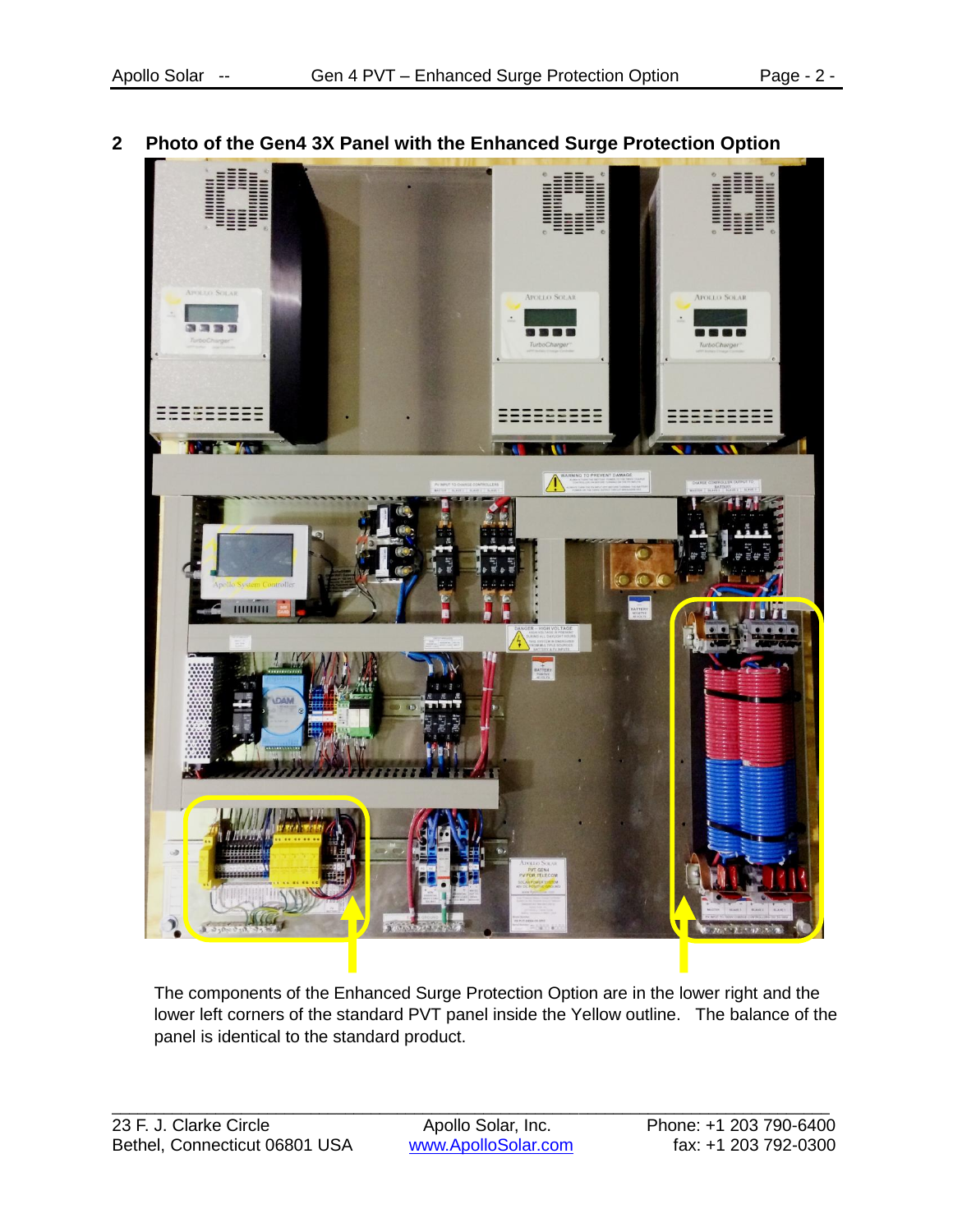#### **3 ENHANCED SURGE PROTECTION – BLOCK DIAGRAM**

After a number of years of research, Apollo Solar developed a surge protection scheme which has proven to be effective in both laboratory and field tests. We employ multiple tandem stages of devices to limit the voltage which can reach the vulnerable circuits. The first protection element is a high current MOV in the Combiner Box. These fast acting can dissipate 70 KA and the fact that they are in the Combiner Box, away from the main cabinet, provides a good first line of defense against nearby lightning strikes. The second element is a 20KA MOV just inside the main cabinet. This device is selected to clip any incoming voltage spikes down lower than the heavy duty MOVs in the Combiner Box. The next element is a high current inductor used to slow down the rise time of the offending pulse. Finally, a Transient Voltage Suppressor can accurately clip the voltage to a safe level.

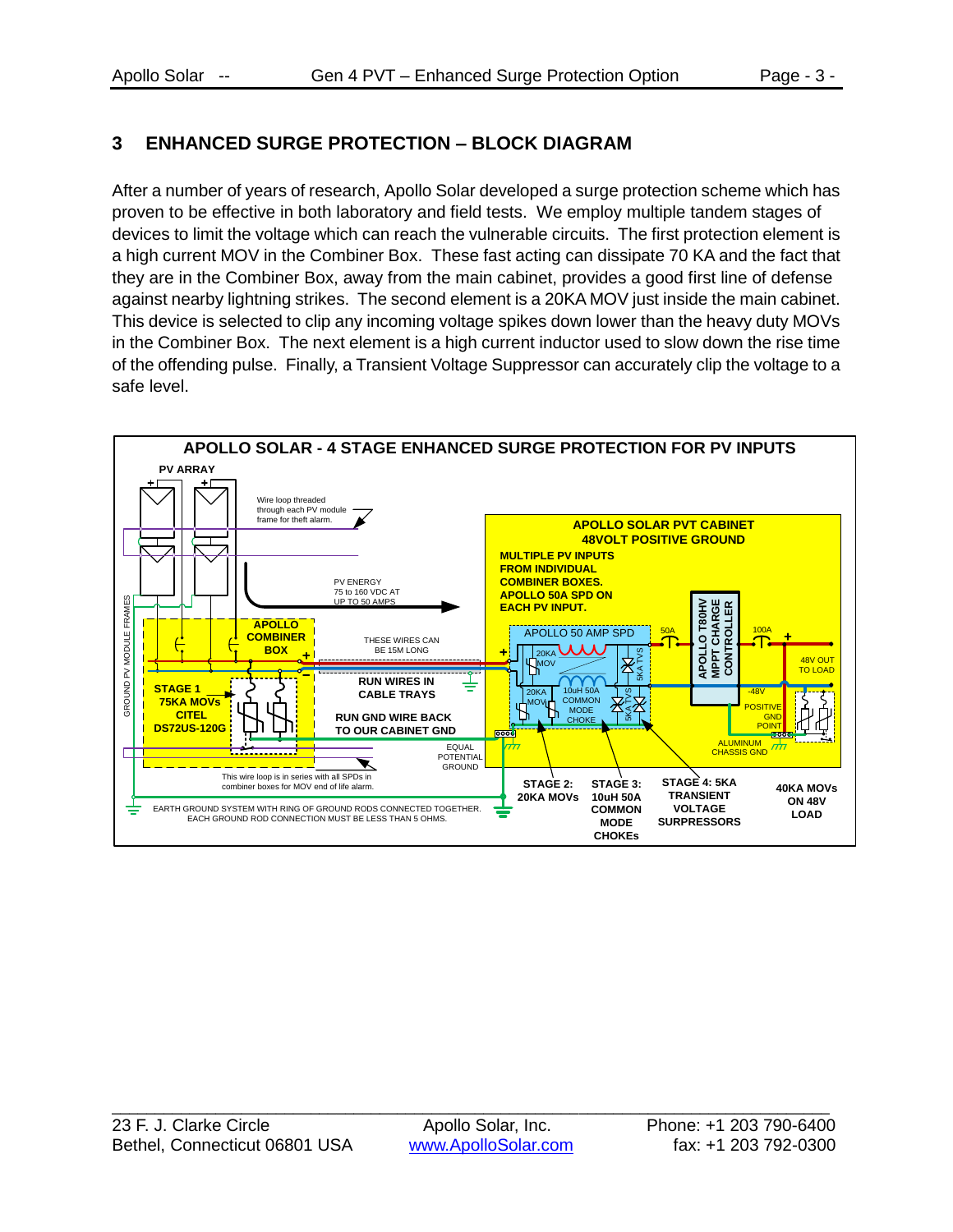

The PV Inputs may be the most vulnerable to surges from nearby lightning strikes because the PV array is a large target and the wires to the electronics cabinet may be relatively long and exposed. Using standard SPDs on these wires is impossible since they carry up to 50 Amps of current from the PV array under normal operation. The inductors must be able to pass 50 Amps continually without saturating or overheating. The

common mode inductors in this option are custom built for this product.

The combination of components work together to clip down the potentially damaging voltage and current pulses as shown in the graph on the left. The grounding of the system is critical. The ground point in each combiner box must be terminated on the Apollo panel in order to have equal potential grounds.

#### **4 COMBINER BOX SPD**

The Citel part number DS72R-120, the 70kA Surge Protector located in the Combiner Box (shown at the right) is an integral part of this system. It is the first line of defense.

It must be grounded properly with short direct wires of minimum resistance and inductance. The ground terminal on the SPDs in the Combiner Boxes must be wired directly to the ground bus bar on the lower right of the Apollo PVT panel.

This first SPD is considered so important, that we monitor the life of the MOVs inside and report their condition via our Remote Monitoring System.



\_\_\_\_\_\_\_\_\_\_\_\_\_\_\_\_\_\_\_\_\_\_\_\_\_\_\_\_\_\_\_\_\_\_\_\_\_\_\_\_\_\_\_\_\_\_\_\_\_\_\_\_\_\_\_\_\_\_\_\_\_\_\_\_\_\_\_\_\_\_\_\_\_\_\_\_\_\_\_\_\_\_\_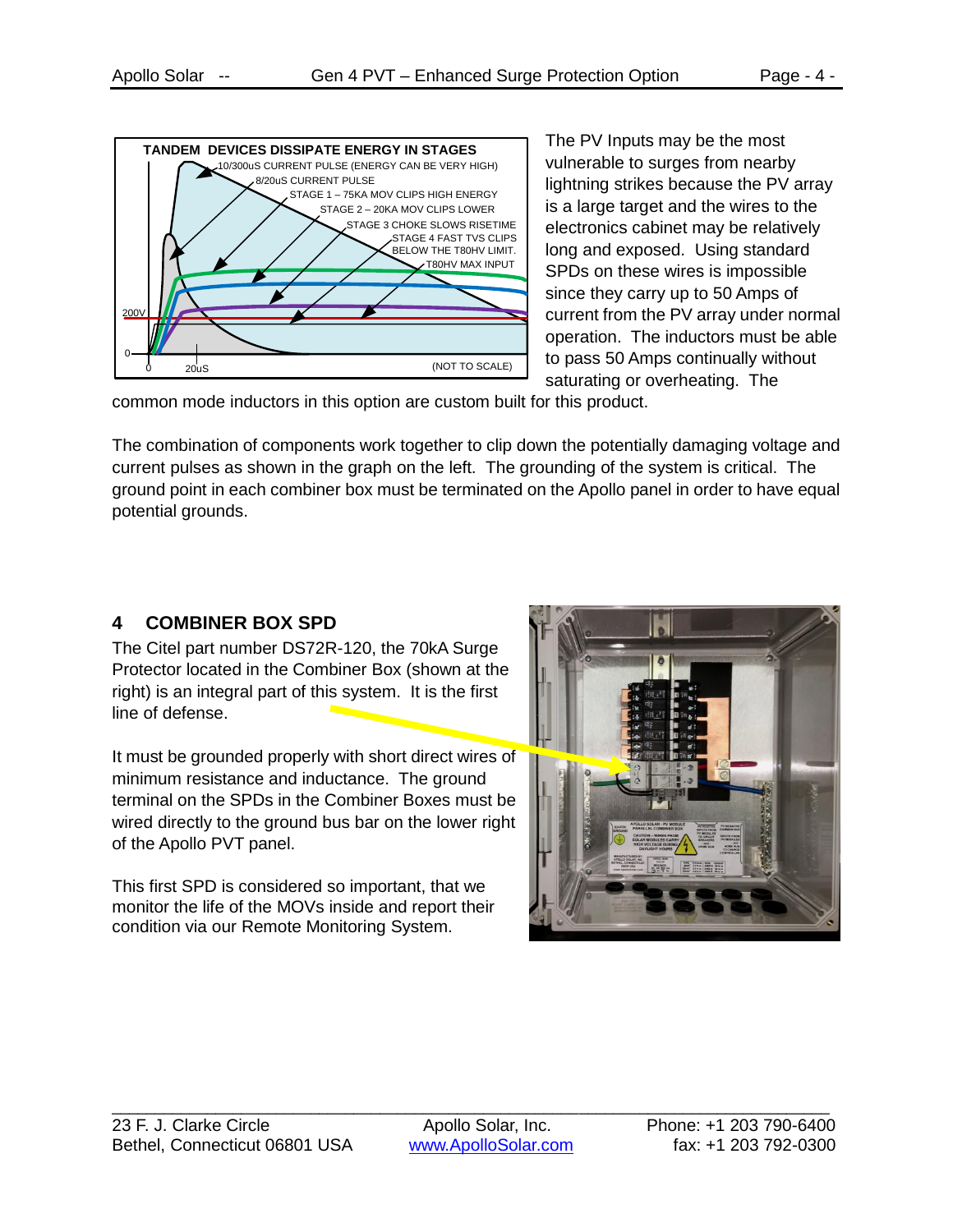#### **5 WIRING OF PV INPUTS**

The special 50 Amp Surge Protection Devices for PV inputs are shown in the photo below. The input wires from the PV Combiner Boxes are connected at the right by the labels. The ground wires from the same combiner boxes should be terminated in the bus bar at the bottom.



5kA TVS with 50Amp Common Ground 20kA PV Inputs from Gnd Bus for Ground Strap Mode Inductors Strap MOVs Combiner Boxes Combiners

The photo above shows 3 individual 50 Amp SPDs for a PVT panel with 3 T80HVs. The Enhanced Surge Protection Option includes one 50 Amp on the input of each T80HV.

**TORQUE WARNING** – It is critically important to tighten all high current connections to the specified torque with a calibrated, insulated Torque Wrench.

#### **TORQUE FOR PV INPUT CONNECTORS = 2.3N-m (20 in-lbs) TORQUE FOR GROUND BUS BAR = 4.5 N-m (40 in-lbs)**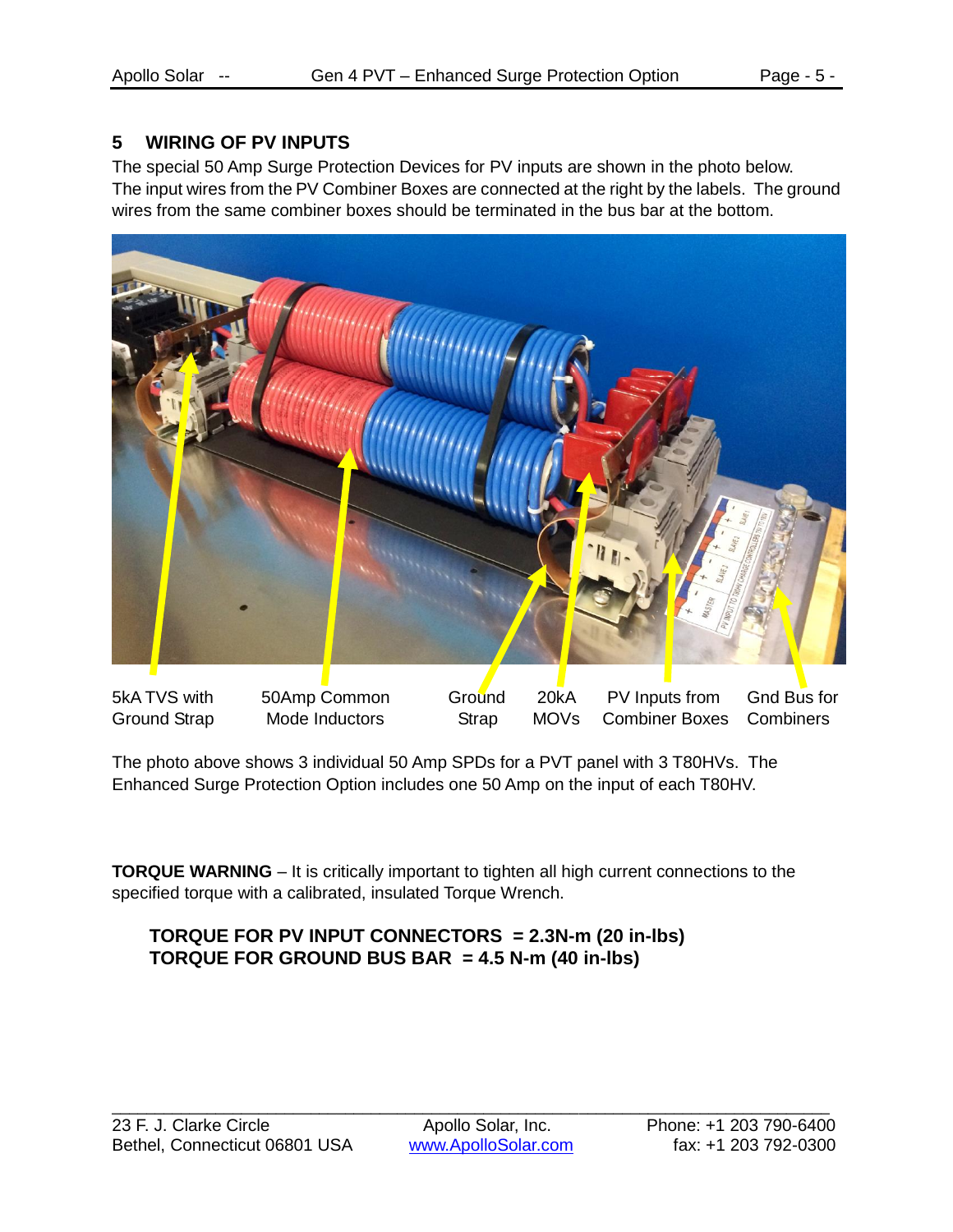#### **6 BLOCK DIAGRAM FOR THE LOW CURRENT WIRING**



#### **7 WIRING OF LOW CURRENT INPUTS**

As shown in the Block Diagram above, all system wiring from the location of the PV array is protected with a Surge Protection Device (shown in Yellow) as soon as it enters the Apollo Solar panel. The external wires are meant to be connected directly into the input terminals on the Citel SPDs. The Terminal labels shown on the Block Diagram should be followed.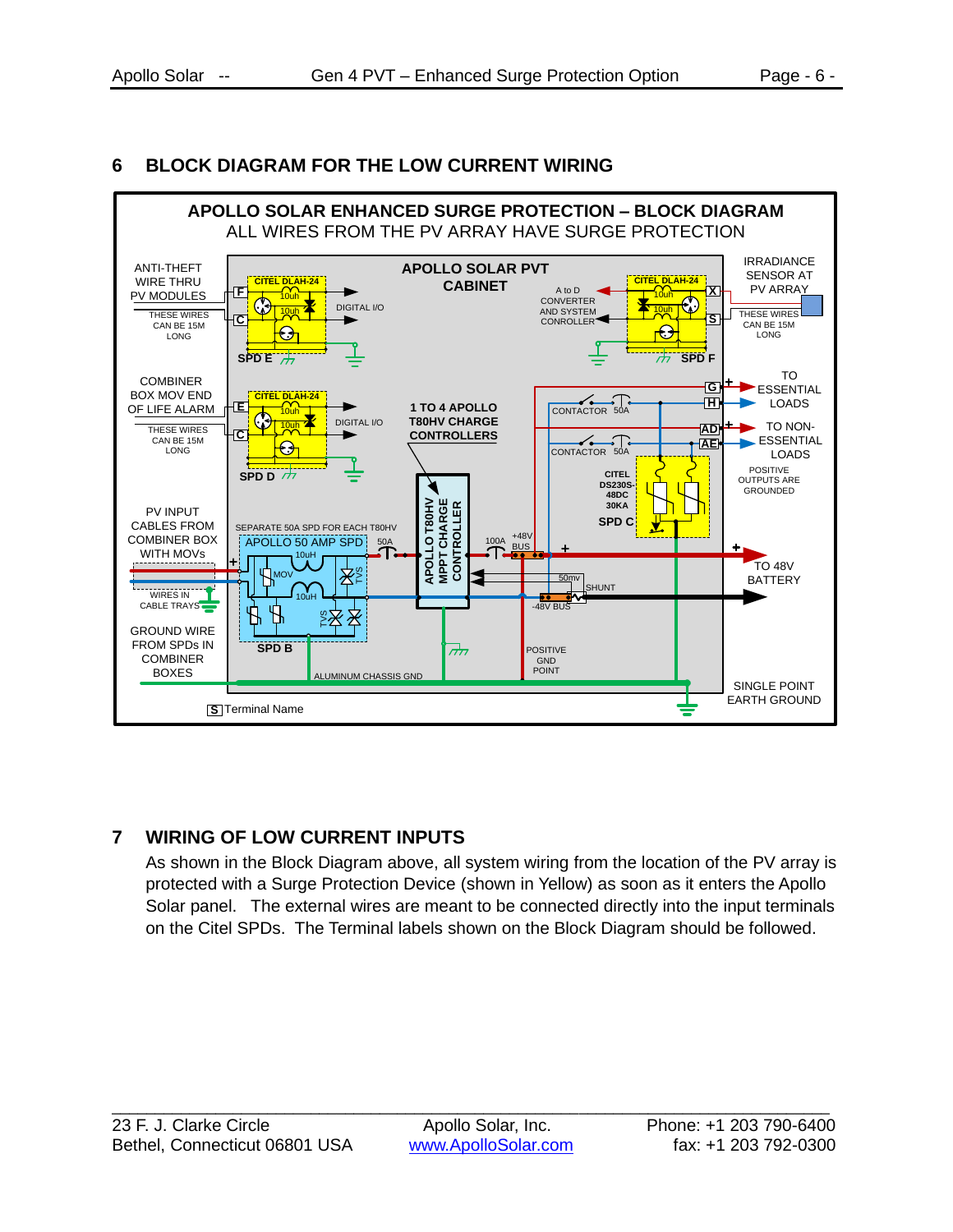

 **TORQUE VALUE FOR ALL CITEL DLAH SPD SCREWS = 0.5 N-m (4.4 in-lbs)**

#### **8 48 VOLT OUTPUTS FOR LOADS**



The Enhanced Surge Protection Option requires no change to the wiring for the Essential and Non-Essential Loads. They are wired to the connectors just like the standard panels since they always included an SPD on the Negative output. The positive output is connected directly to Ground so it does not need any SPD elements.

#### **GROUND BUS TORQUE = 4.5 N-m (40 in-lbs)**

23 F. J. Clarke Circle **Apollo Solar, Inc.** Phone: +1 203 790-6400 Bethel, Connecticut 06801 USA [www.ApolloSolar.com](http://www.apollosolar.com/) fax: +1 203 792-0300